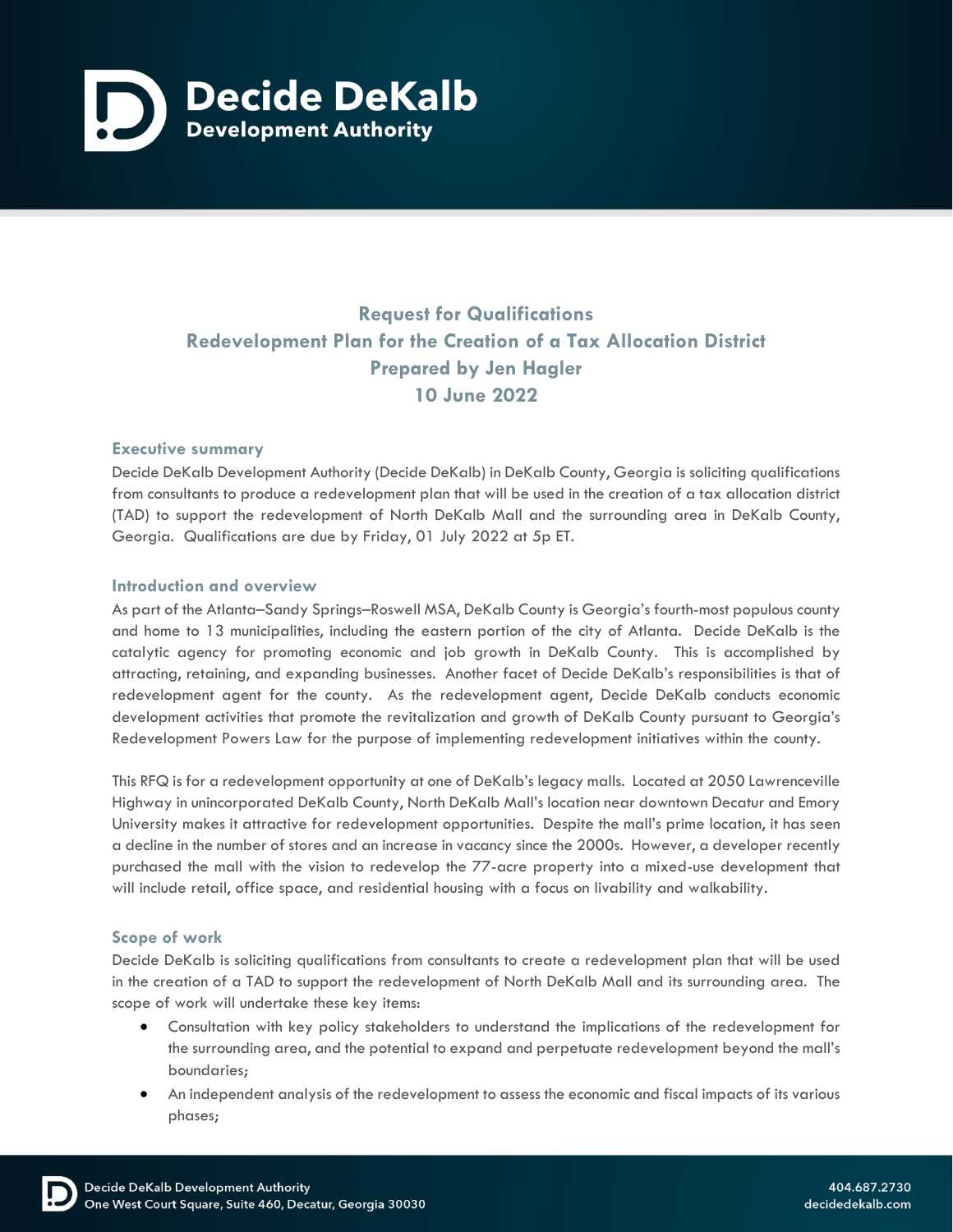

- An initial analysis of the financial feasibility of creating the TAD by determining the land parcels to include in the proposed TAD and the amount of TAD funds that could be generated from the new development based on the developer's plans; and
- A TAD redevelopment plan and map that also includes areas encompassing the location of the recommended investments for the area to be presented to the DeKalb County commissioners for discussions and final approval.

All qualifications should contain the following at a minimum:

- Identification of opportunities for the use of TAD powers
- Quantification of financial investments and results of public benefits that leverage the TAD
- Evaluation of optimal TAD boundaries to accommodate the TAD opportunities
- Outline of the basis for the strategy to justify the creation of the TAD
- Creation of proper document to create the TAD for the North DeKalb Mall property

Decide DeKalb has budgeted \$35,000 for the consulting services.

### **Qualification requirements**

- Executive summary:
	- o History of the firm
	- o General background
	- o Knowledge of economic development
	- o Knowledge of redevelopment plans
	- o Knowledge of TADs and TAD redevelopment plans
	- o Relevant experience
- Company profile
	- o Outline of expertise
	- o Resumés of staff assigned to the project
- **Resources** 
	- o Statement substantiating the resources of the firm
	- o Statement substantiating the ability of the firm to execute the scope of work
- Project timeline details and deliverables
- Fee structure proposal
- References from previous clients within the last 12 months
	- o Name and contact information
	- o Scope of work done for previous clients
- Two (2) to five (5) examples of previous work highlighting key accomplishments